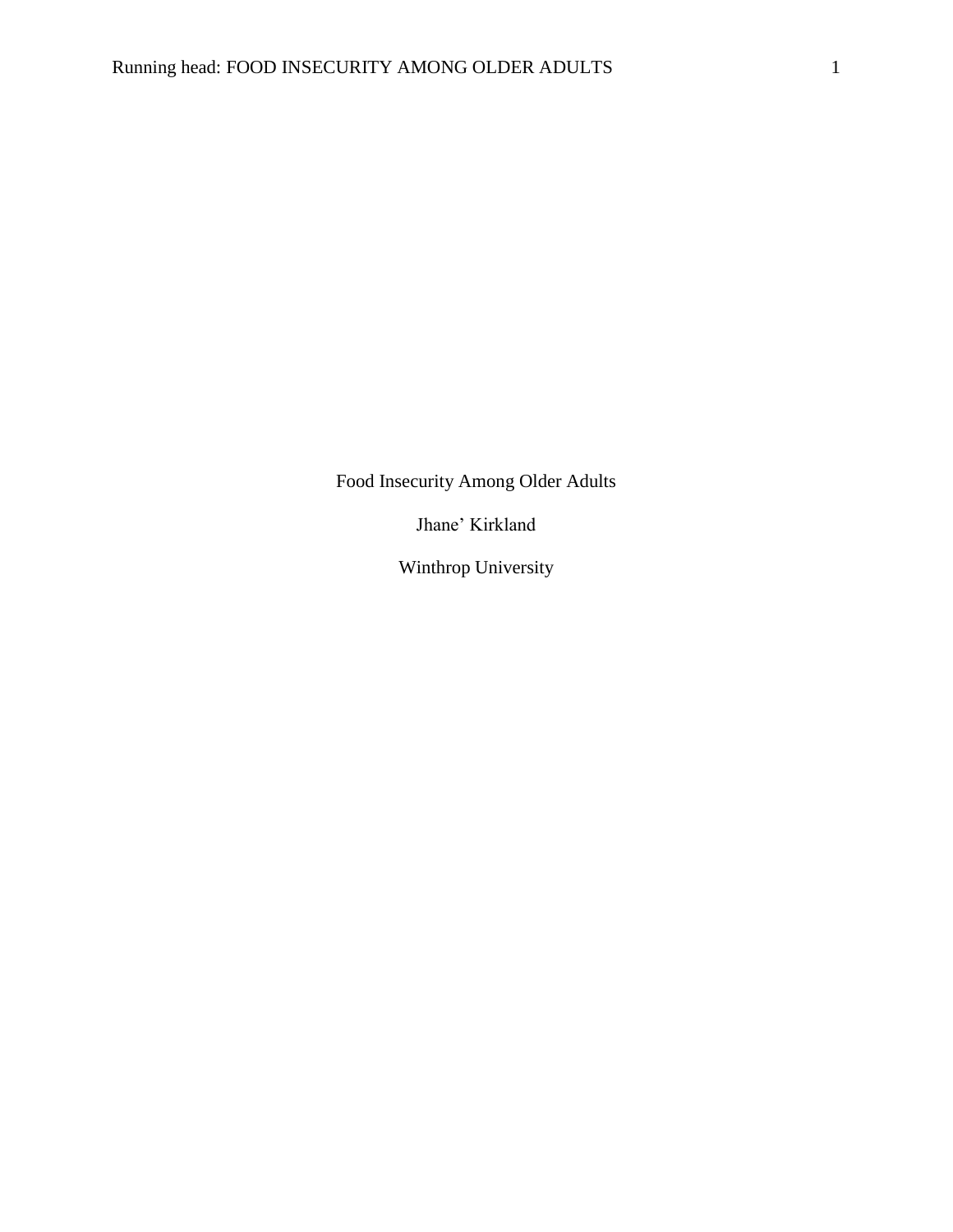## Abstract

As the Baby Boomer population continues to age, so will the number of older adults that are food insecure. This paper examines the definition of food insecurity, the three main factors of food insecurity in relation to older adults, and preventive services for food insecurity. I will also use my experiences as geriatric Social Worker to better explain the causes of food insecurity with this population.

*Keywords*: food insecurity, older adults, mental health, physical health, socioeconomic status, race, and gender.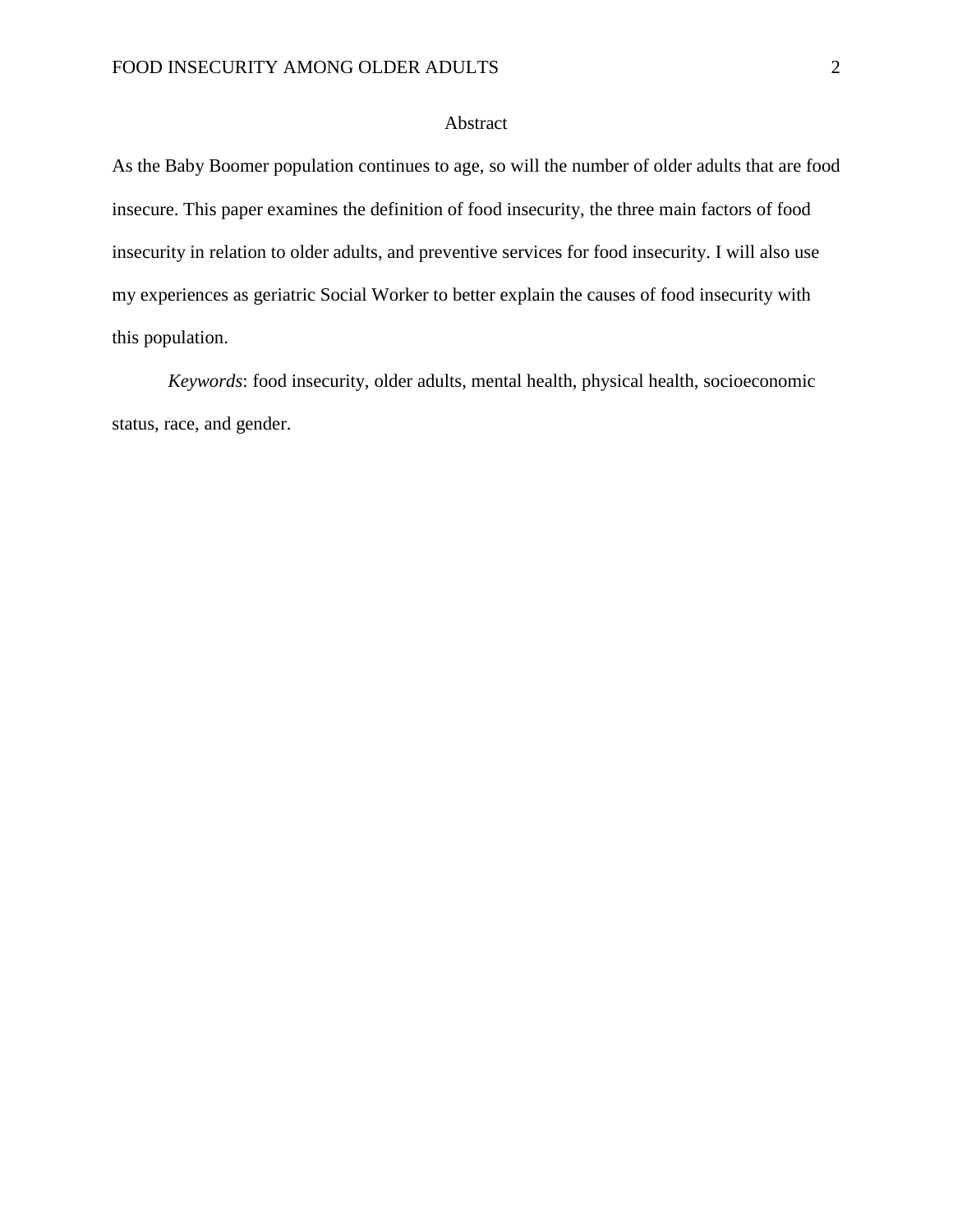## Literature Review

During the next twenty-five years, the United States will experience a considerable amount of growth in its older adult population due to the high amount of baby boomers that are reaching their golden years. With the nation continuing to age, it is important that we begin to think about the risk factors of preventable mortality for not only the older generation but the younger as well. For older adults, the leading cause of death is heart disease which can be directly linked to lack of healthy diet and exercise. Lack of access to healthy foods is called food insecurity and is significantly impacting many older adults. As a geriatric Social Worker, I have experienced with many clients the causes and effects of food insecurity and I have a lot of passion about this topic. However, this topic should be important to anyone that will be working with this population understand the significance of food insecurity as well the comprehension on factors that explain why it is prevalent with seniors as this population continues to grow and age in the United States.

#### **Factors of Food Insecurity with Older Adults**

In 2015, 8.3 percent of American households with a family member aged 65 or older are food insecure, and 9.2 percent of all older adults experienced food insecurity (American Geriatric Society, 2018). A few factors on why food insecurity is prevalent among older adults are physical and mental health, access to transportation, and social economic status. All of those factors and several more that are common with aging impact the likelihood that an older adult will face food insecurity.

#### **Mental Health and Food Insecurity**

In general, there has been a great deal of research on the health status of seniors but surprisingly little work on food insecurity and health. However, the research that has been done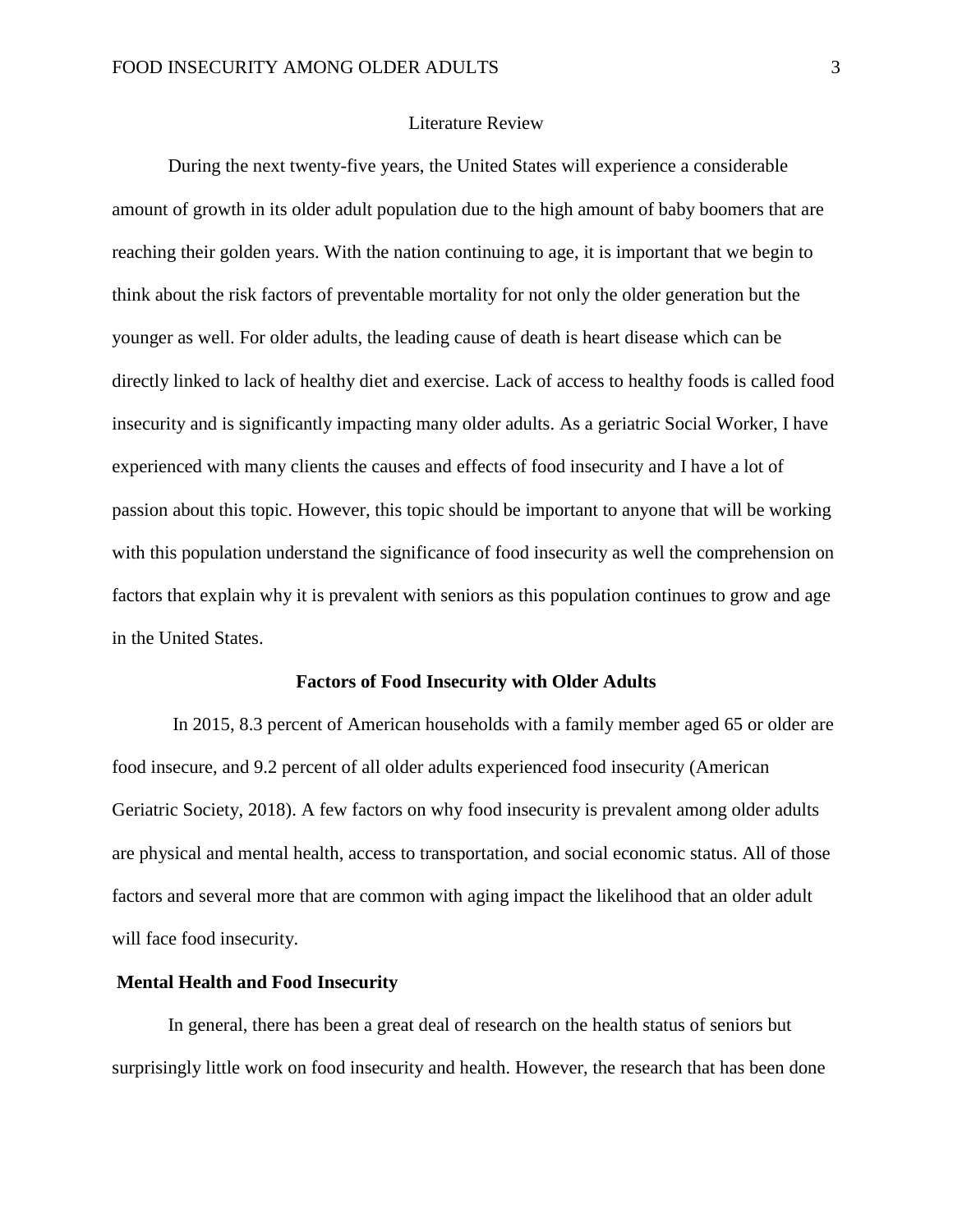has found that food- insecure seniors report lower nutrient intakes, are more likely to be in poor or fair health and depressed, and are more likely to have limitations in activities of daily living, compared to their food-secure peers (Gundersen and Ziliak, 2015). Depression in older adults with significant health conditions is very common; however, diagnosing seniors for depression is often undertreated. Depression in older adults can often be overlooked because they can be disguised as feeling tired, and many tend to think that it is a normal part of aging. However, depression is not a part of aging and it is overlooked because most seniors show affective symptoms such as loss of interest in activities, cognitive changes, and somatic symptoms (Fiske, Wetherell, & Gatz, 2009). Older adults that are most likely at risk for being depressed are individual's that have health problems such as chronic diseases, limited mobility, little or no transportation, isolated adults, and those that are suffered a traumatic loss or bereavement.

Depression can also be onset due to medications that are prescribed to older adults with other health issues for example, some blood pressure medications have been linked to triggering depressive symptoms in seniors. Mental health is under-recognized in hypertension clinical practice, and the possible impact of antihypertensive drugs on mental health is an area that physicians should be aware of and consider if the treatment of high blood pressure is having a negative impact on their patient's mental health (Nichols, 2016). During my practice experience I have seen the impacts of medications and how they can affect a person's physical and mental health, which is why it is vital for physicians to use caution when prescribing medicines to patients.

#### **Physical Health**

Many health issues that are age related often have the side effects of mobility issues which make walking or driving a challenging task. According to federal law, all public spaces in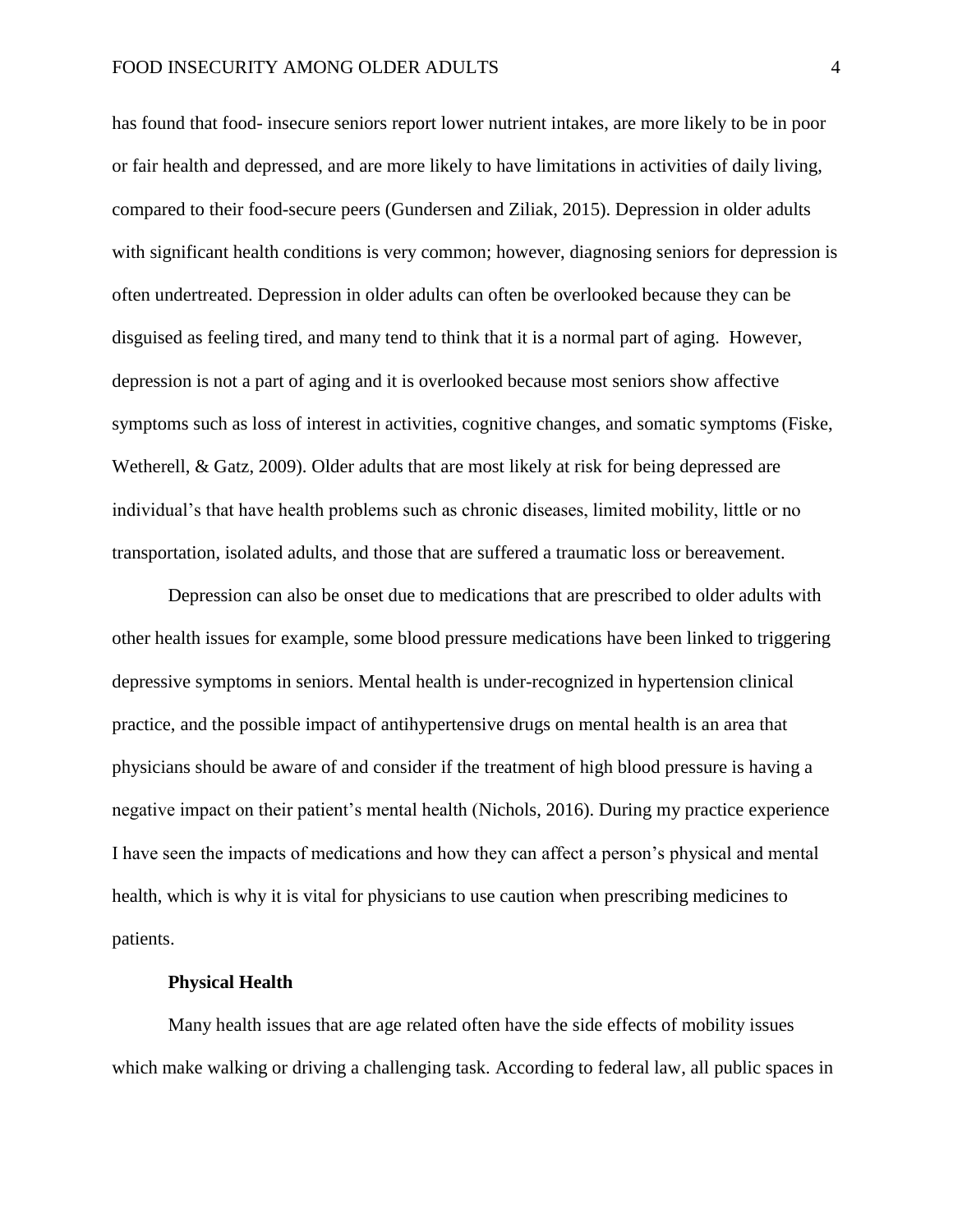the US must be handicap accessible; however, for many seniors having the energy and ability to reach and pick up items can be a daunting activity. Not having access to fresh foods has significant impacts on health and especially older adults that have limitations in activities of daily living (ADL). ADL's are routine activities people do every day without assistance. There are six basic ADLs: eating, bathing, getting dressed, toileting, transferring and continence. The performance of these ADLs is important in determining what type of long-term care and health coverage, such as [Medicare,](https://www.investopedia.com/terms/m/medicare.asp) [Medicaid](https://www.investopedia.com/terms/m/medicaid.asp) or long-term care insurance, a person will need as he or she ages. Seniors that have low ADL's have a higher chance of being food insecure because they are the mostly dependent on others for preparing and buying grocery for meals. Along with being able to physically shop around a grocery store for many seniors that live in rural communities with little or no public transportation which makes food insecurity extremely prominent. In my practice experience with seniors, many of my clients live in food deserts, or rural and urban communities usually found in improvised areas that have difficulty accessing fresh fruits, vegetables, and other healthy whole foods. Individuals that live in food deserts are usually dependent on convenient stores for their grocery needs, the issue with this is most convenient stores do not have fresh fruits and vegetables but items that are loaded with sugar, salt, and other items that cause health issues when consumed in large quantities over long periods of time.

#### **Socioeconomic Status**

Across all populations no matter age, food insecurity is most prominent in individuals that have a lower socioeconomic status. Although some older adults continue to be a part of the workforce even after they qualify for Social Security, most are retired. According to the Social Security Administration in 2017, 85 percent of people 65 and older get Social Security with a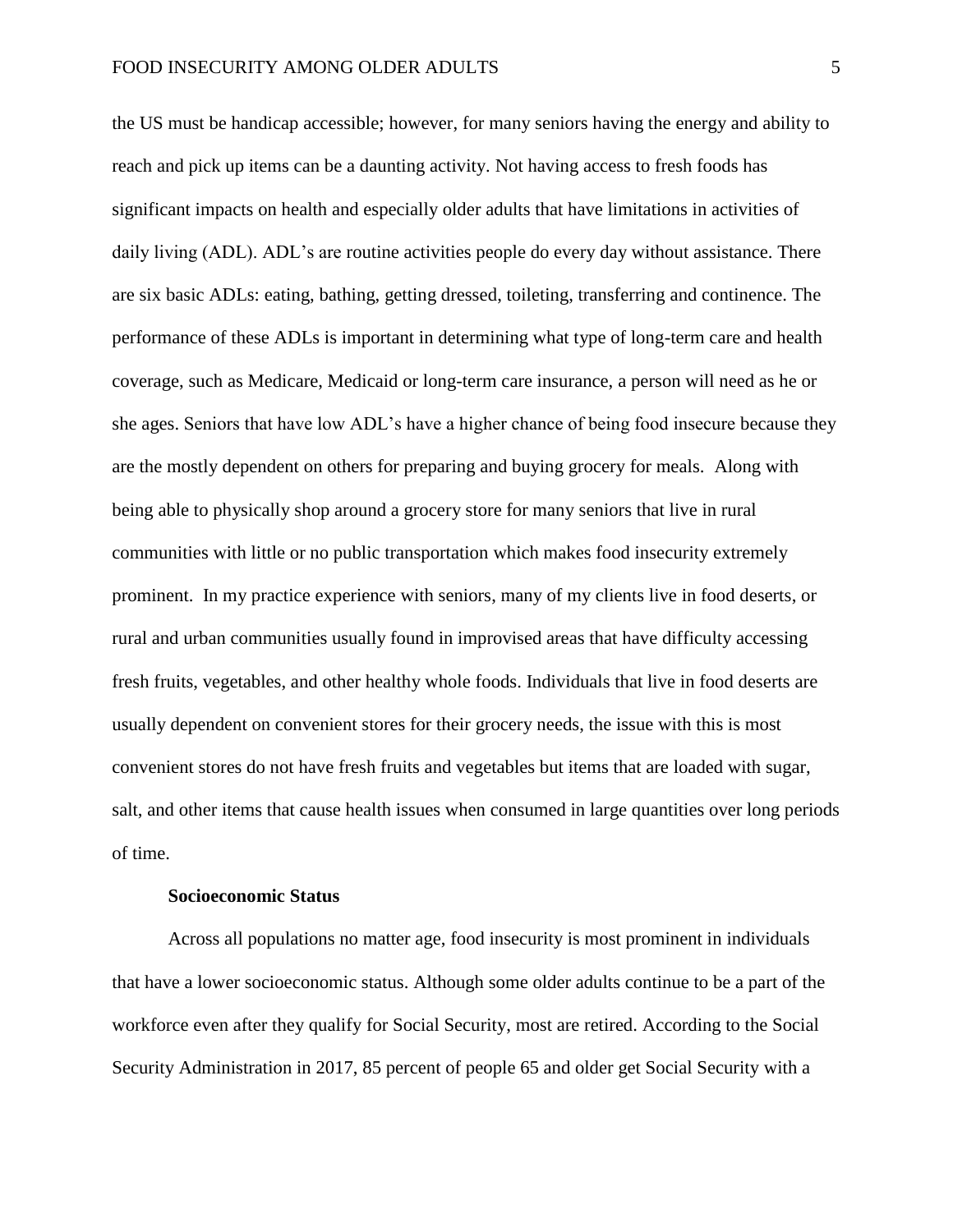monthly income of \$1,360. Many seniors are entirely financially dependent on their Social Security and possibly a pension if they acquired it through employment during their working years. The Social Security system is based off of how much individuals put into the system during their working years through payroll taxes for people of color and women specifically, their lifetime earnings are significantly lower compared to most white male seniors. One of the main reasons for the income inequality in Social Security and older people is due to people of color and women working jobs that were paid less, or paid underneath the table therefore little to no taxes were being distributed into their Social Security accounts. Because minorities have historically made less, they are more likely to rely heavily on Social Security due to a lack of other income in retirement. According to the National Committee to Preserve Social Security and Medicaid, few elderly minorities receive income from pensions and assets, 26 percent of African Americans received income from assets, compared with more than 55 percent of Whites. In 2014, the average monthly Social Security benefit of a retired man was \$1,425, while the average monthly benefit of a retired woman was \$1,096 (NCPSSM.org, 2014). Relying heavily on Social Security benefits can make buying healthy groceries an impossible task, especially for seniors that do not have other sources on income.

#### **Preventative Services**

There are several government funded preventative programs in the Untied States to help seniors have access to food such as SNAP (Supplemental Nutrition Assistance Program). SNAP, most commonly known as Food Stamps help individuals and households that fall below the poverty line extra money every month for food. Another program that is specifically designed for seniors is the OAA (Older American Act) Nutrition Programs. The OAA Nutrition Programs include the Congregate Nutrition Program and the Home-Delivered Nutrition Program. The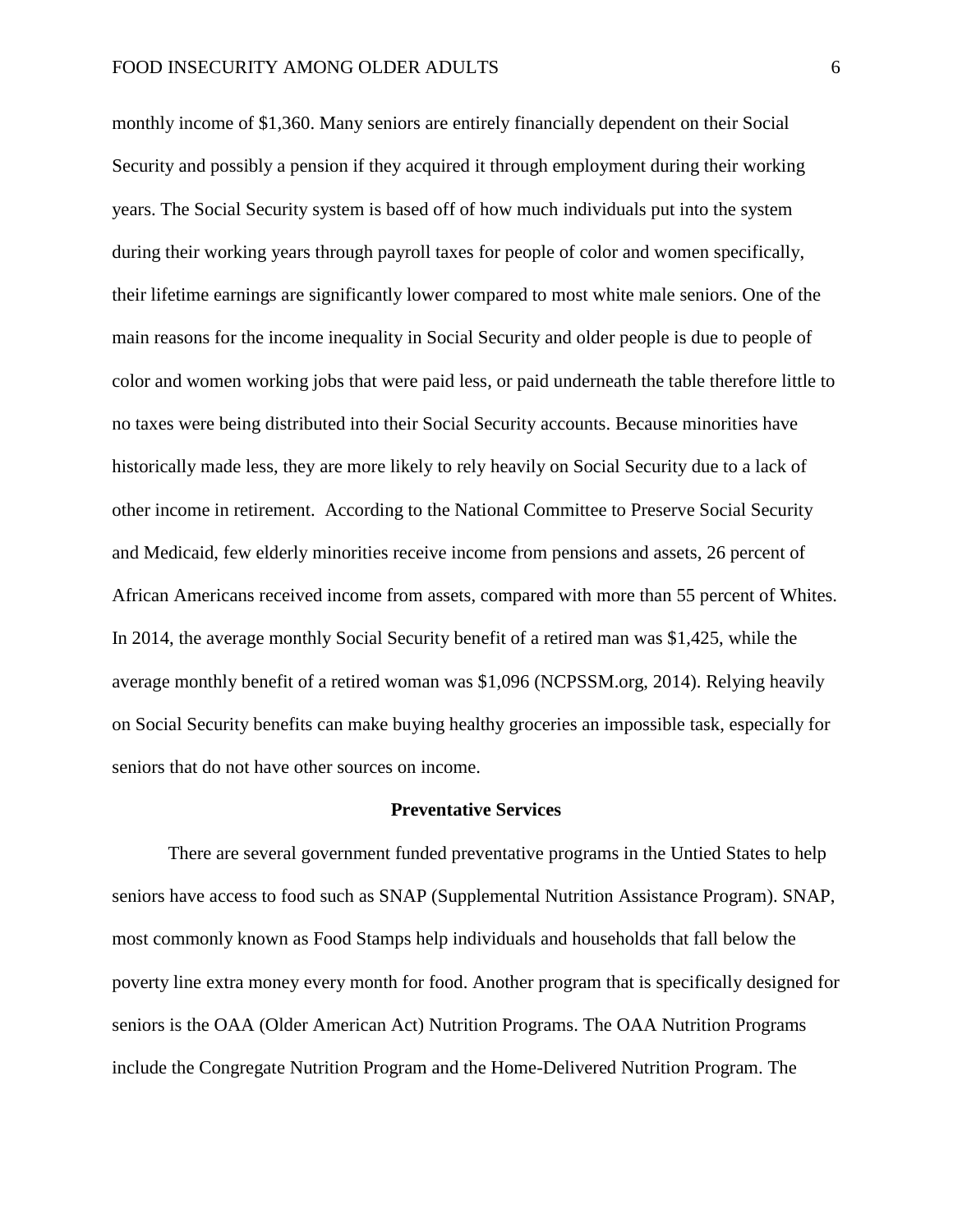Older Americans Act Title III grants authorize programs for State and Community Programs on Aging; and the Title VI Grants authorize programs for American Indians, Alaskan Natives and Native Hawaiians.

The purposes of these programs are to reduce hunger and food insecurity, promote socialization, promote health and well-being, and delay adverse health conditions. The intent is to make community-based nutrition services available to older adults who may be at risk of losing their independence and their ability to remain in the community (Nutrition.gov). Reducing isolation and aging in place are two of the main objectives for geriatric social workers, seniors that have the ability to meet for congregate meals helps promote health and well-being. Although for many senior's accessibility can be a barrier, the Home-Delivered Meals is still an opportunity for seniors to have a chance to connect with another person, even if it is briefly. Social workers that work with seniors that are home-bound understand the importance of making genuine connections with this population for assessment of needs for referral of services to better help older adults age in place.

#### **Future Research and Considerations**

Although there are many preventive services for seniors that are both government-funded and non-profit there are still many seniors that food insecure. A consideration for future research is learning more about other minorities that face food insecurity beyond African-Americans and women. For example, the Hispanic populations and in specific undocumented older adults that do not receive benefits such as SNAP or Social Security due to their status as a non-United States Citizen. Another population that would be for researching are older adults that are homeless that are eligible for Social Security benefits; however, may not know how to get access to their benefits. For my personal research, I would like to do an assessment on the local Rock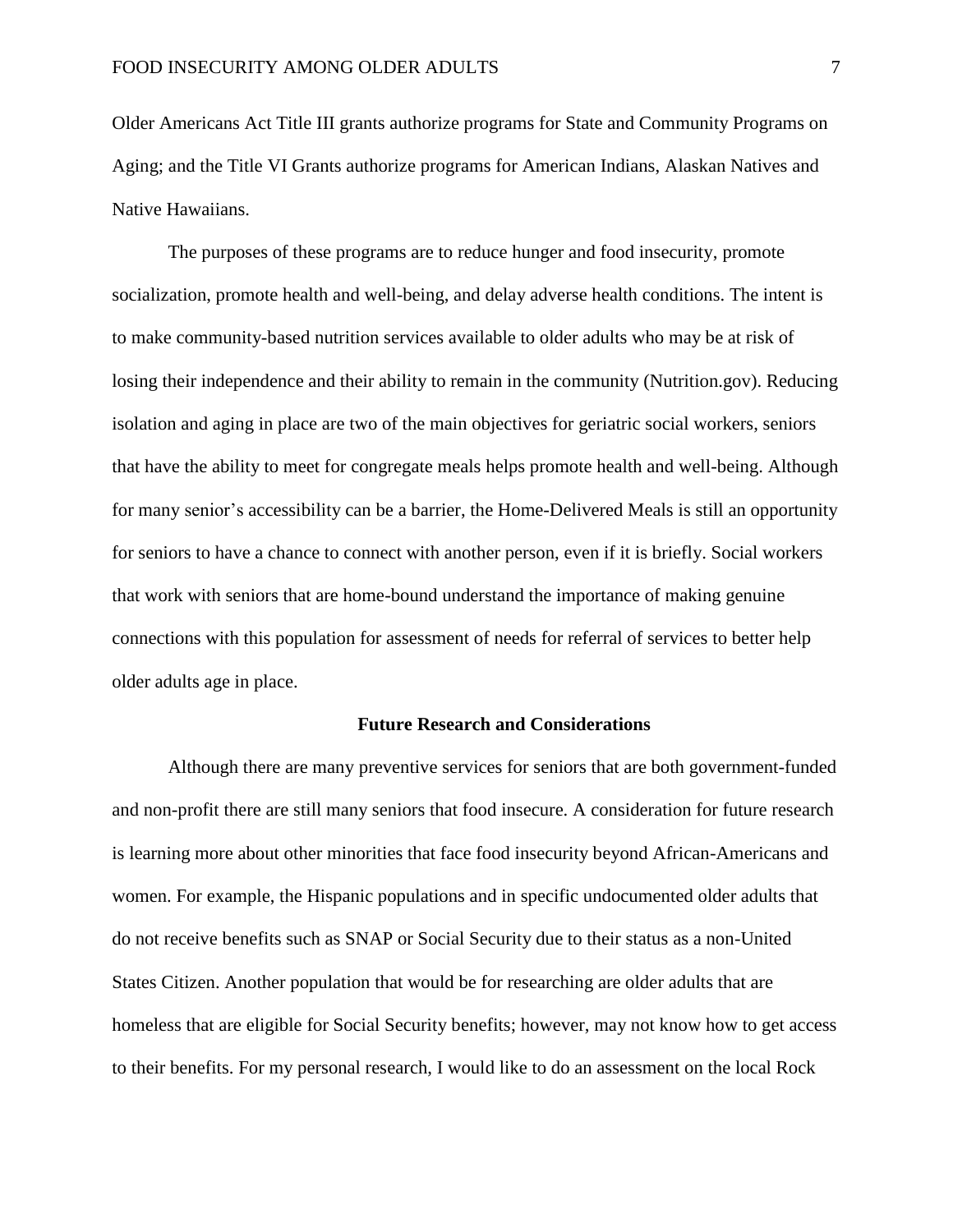# FOOD INSECURITY AMONG OLDER ADULTS 8

Hill area to get a better projection in food insecurity with seniors to help link this population with resources within the community. In summary, although there is a lot of information on this subject I believe that more can be done so that Social Workers, and others that work with this population can better understand the needs of seniors to prevent food insecurity and to promote overall well-being with older adults.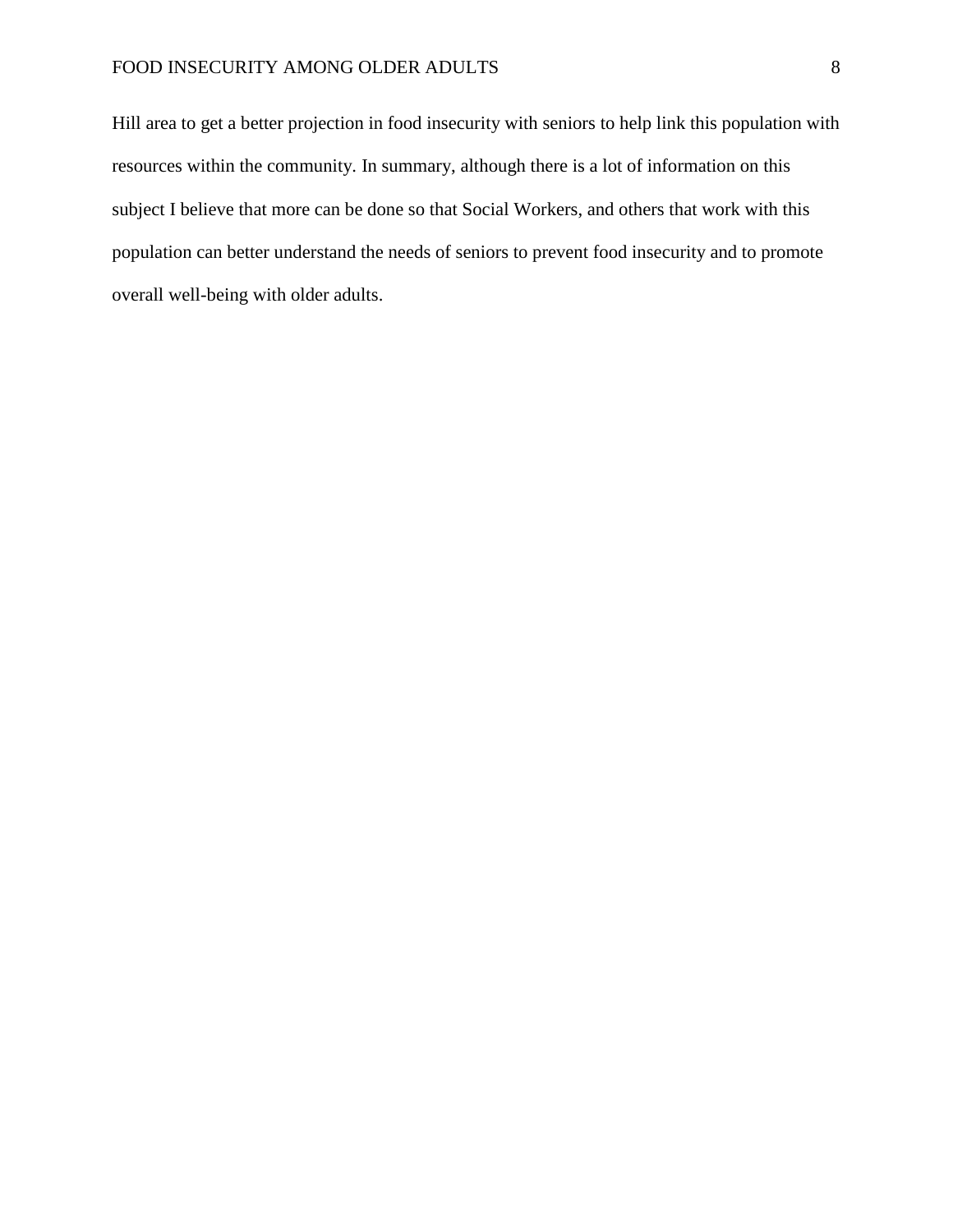## References

- American Geriatric Society (2018, March 8). How Common is Food Insecurity Among Older Adults? Retrieved October 25, 2018, from [http://www.healthinaging.org/blog/how](http://www.healthinaging.org/blog/how-common-is-food-insecurity-among-older-adults/)[common-is-food-insecurity-among-older-adults/](http://www.healthinaging.org/blog/how-common-is-food-insecurity-among-older-adults/)
- Fiske, A., Wetherell, J. L., & Gatz, M. (2009). Depression in Older Adults. Annual Review of Clinical Psychology, 5, 363–389. http://doi.org/10.1146/annurev.clinpsy.032408.153621

Gundersen, C., & Ziliak, J. P. (2015). Food insecurity and health outcomes. *Health affairs*, *34*(11), 1830-1839.

- Ortman, J. M., Velkoff, V. A., & Hogan, H. (2014). *An aging nation: the older population in the United States* (pp. 25-1140). United States Census Bureau, Economics and Statistics Administration, US Department of Commerce.
- National Committee to Preserve Social Security and Medicare. (2014). Retrieved October 20, 2018, from [https://www.ncpssm.org/our-issues/social-security/african-americans-and](https://www.ncpssm.org/our-issues/social-security/african-americans-and-social-security/)[social-security/](https://www.ncpssm.org/our-issues/social-security/african-americans-and-social-security/)
- Nichols, H. (2016, October 11). High blood pressure drugs impact depression, bipolar disorder. Retrieved from https://www.medicalnewstoday.com/articles/313380.php
- Stuff, J. E., Casey, P. H., Szeto, K. L., Gossett, J. M., Robbins, J. M., Simpson, P. M., ... & Bogle, M. L. (2004). Household food insecurity is associated with adult health status. *The Journal of nutrition*, *134*(9), 2330-2335.

The 4 Most Important Sources of Retirement Income. (n.d.). Retrieved from [https://money.usnews.com/money/blogs/planning-to-retire/2012/03/22/the-4-most](https://money.usnews.com/money/blogs/planning-to-retire/2012/03/22/the-4-most-important-sources-of-retirement-income)[important-sources-of-retirement-income](https://money.usnews.com/money/blogs/planning-to-retire/2012/03/22/the-4-most-important-sources-of-retirement-income)